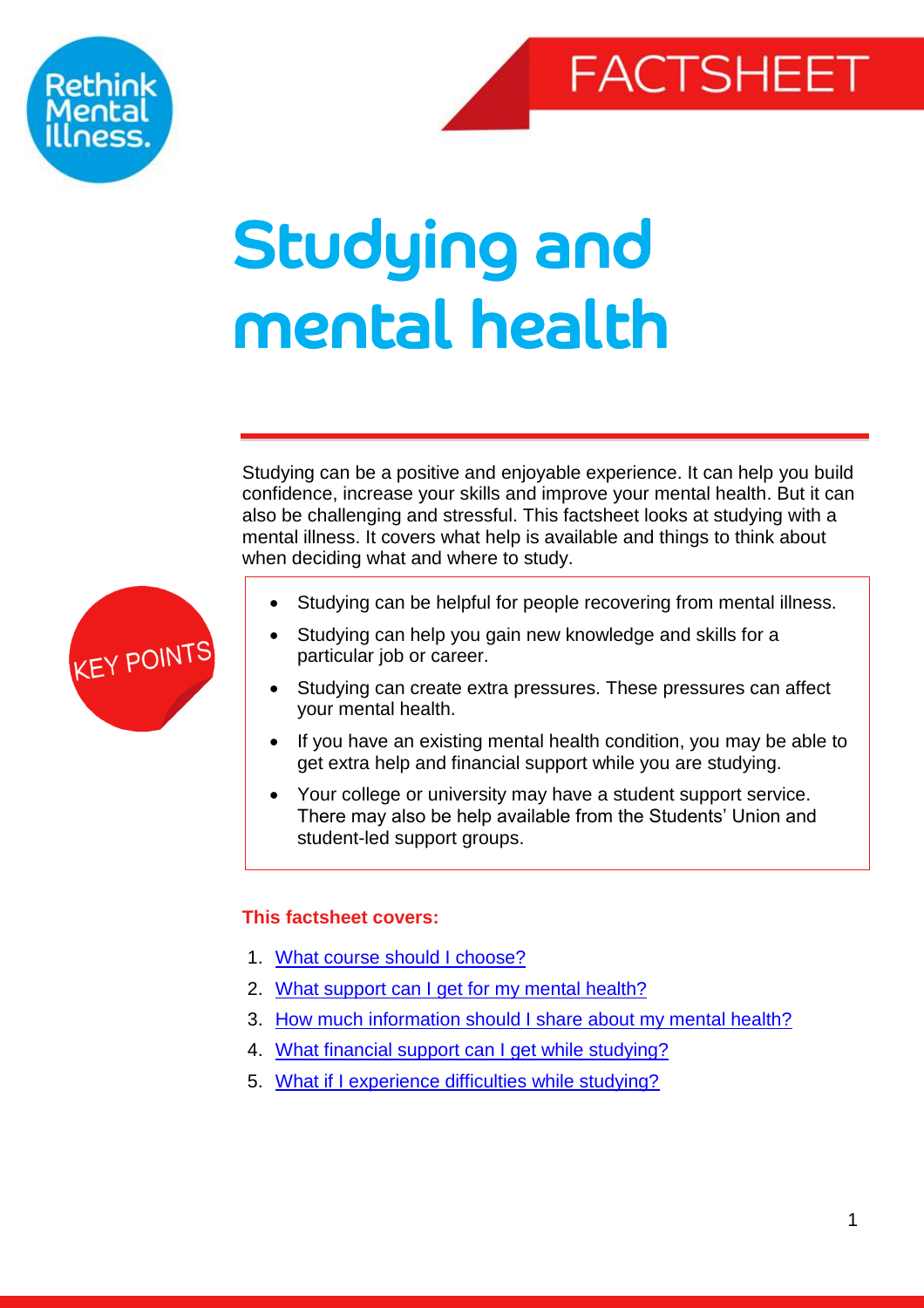# <span id="page-1-0"></span>**1. What course should I choose?**

Choosing what course you want to do will depend on what you want to achieve afterwards. You could pick a course that lets you increase your skills and experience, or you may want to study something completely new. If you want to have a certain career you should think about the qualifications and skills you need for it.

#### **Leisure courses**

These courses may not lead to a qualification. You may choose a course relating to your interests and hobbies.

The course could be a part of your mental health recovery and allow you to meet new people with similar interests.

#### **Vocational course/apprenticeship**

These courses give you practical training in a skill or trade, such as carpentry or childcare.

#### **Further or higher education**

These courses lead to a higher level qualification at college or university. You may already have a degree but want to consider post-graduate study to improve your knowledge and skills.

Most courses will have a course guide on the college or university website. You could also get a hard copy of this, called a prospectus.

If you are not sure exactly what you want to study, you may find it helpful to speak to a careers adviser. You can find a list of [Useful Contacts](#page-6-0) at the end of this factsheet.

# [Top](#page-0-0)

# <span id="page-1-1"></span>**2. What support can I get for my mental health?**

Most colleges and universities have student support services. These offer different kinds of support to make student life easier. This could include:

- disability support services,
- counselling, or
- money advice.

#### **Before starting a course**

Before you start a course you may be asked to see a disability adviser. They can find out what support you need if you start studying there. You can contact a college or university to find out what help and support is available for students with mental health issues.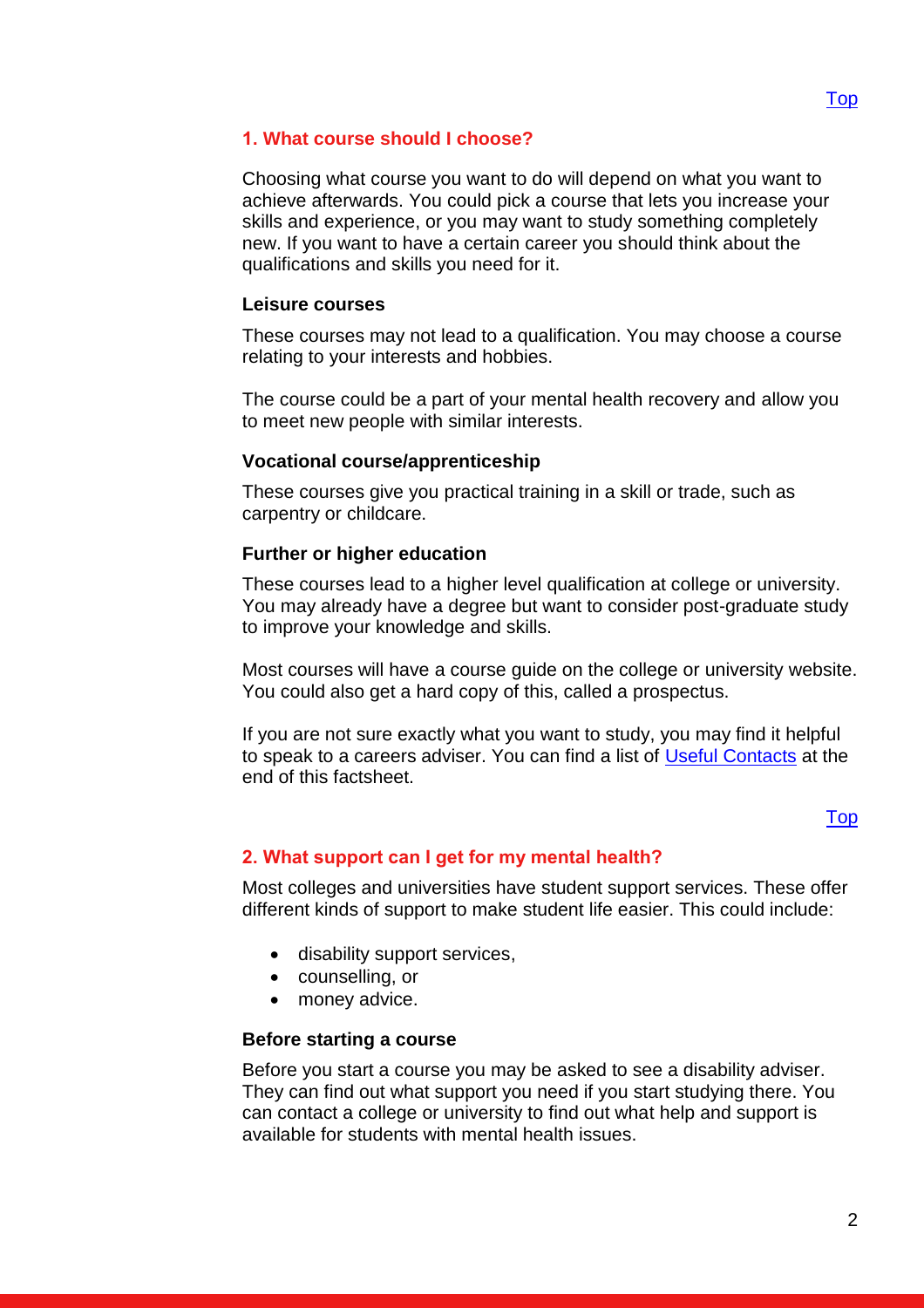You could ask the following.

- What support does the college/university give to students with mental health conditions?
- Is there is a student support service?
- Are there peer support services?
- Would I get a personal tutor who could offer me support?

#### **After starting a course**

Once you start your course you may get allocated a course tutor. They may be called a 'personal tutor' or a 'pastoral support tutor'. Your tutor can offer you advice and support. They may be able to arrange extra help for you during your studies. You can visit them to talk about problems you are having with stress, course work, college, or university life.

#### **What type of help could I ask for?**

You could ask for extra help during your studies. This might include:

- doing exams in a separate room to other people,
- having a seat near a door or a window,
- getting extra time for exams and assignments,
- getting a computer so you can work from home if you are too ill to come into class,
- someone to speak to if you have any problems,
- counselling from the university or an external service, or
- benefits and money advice.

#### **Peer support**

Some universities and colleges have support services run by students. They may offer emotional support, or they may run a student advice centre or legal service. Many Student Unions will have a student disability or equality officer. They may be able to offer support if you have any problems during your course.

#### **Peer Mentoring**

Some universities and colleges have peer mentoring schemes. This means that you and another student will pair up to support each other. They should be someone who understands mental illness or your condition. You can ask for their support when you need it.

#### [Top](#page-0-0)

# <span id="page-2-0"></span>**3. How much information should I share about my mental health?**

When you start a course you may feel anxious about sharing information about your mental health. How much information you share is up to you. You could think about the following points to help you decide on what information to share.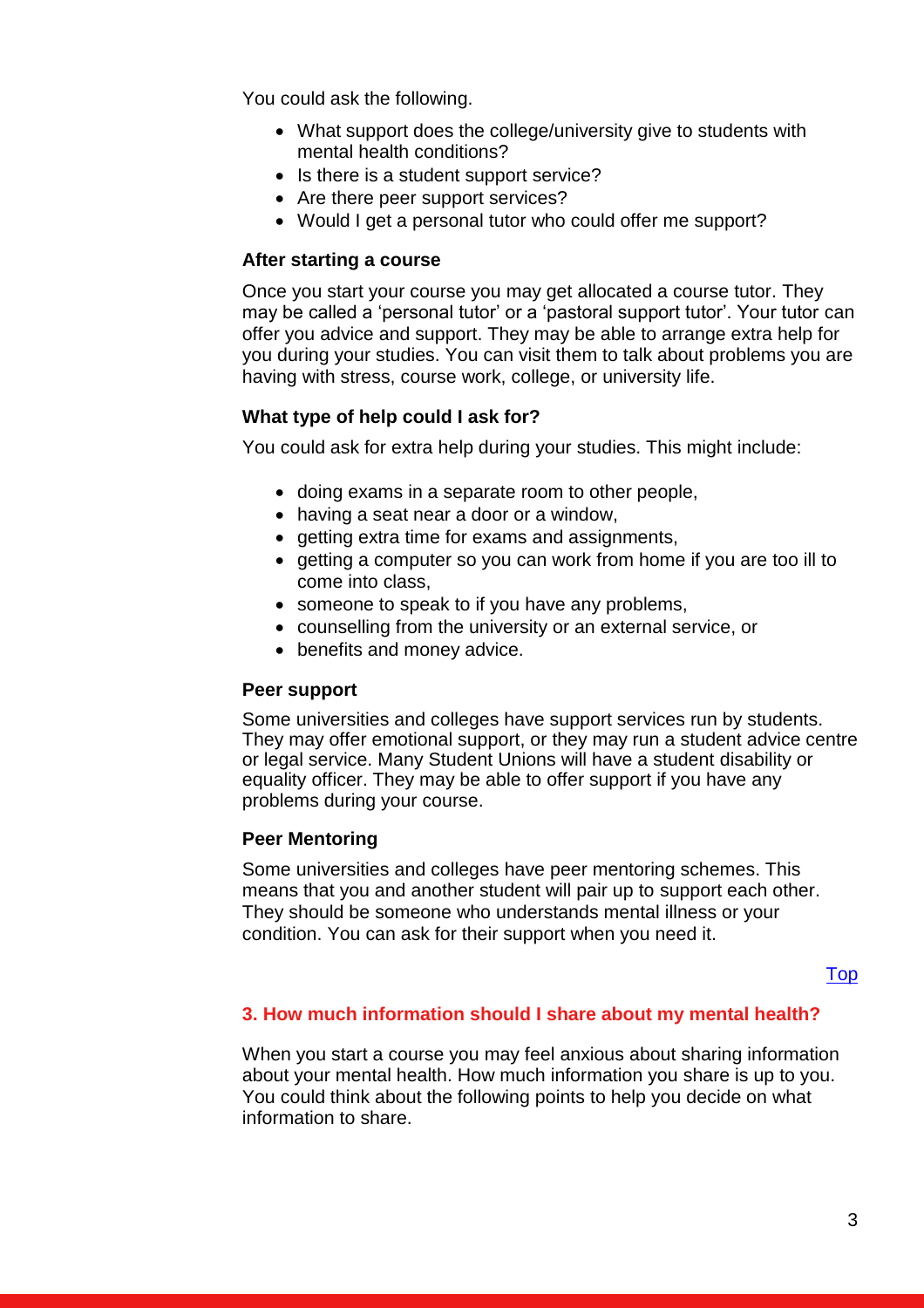# **The Equality Act 2010**

The Equality Act 2010 is the law that protects people being treated unfairly because of their disability by employers and service providers.<sup>1</sup> This includes disabled people in education.

Colleges and universities may ask you if you have a disability. If you tell them, you could ask for 'reasonable adjustments'.<sup>2</sup> These are changes that the college or university could make to try and reduce the disadvantage you have because of your condition.

If you choose not to share that you have a mental illness this may delay you getting extra support.

You can find more information about **'Discrimination and Mental Health'** at [www.rethink.org.](http://www.rethink.org/) Or call our General Enquiries Team on 0121 522 7000 and ask them to send you a copy of our factsheet.

#### **Fitness to practise**

There are some courses where having a mental illness may affect your application. You will need to be assessed for 'fitness to practise' before starting the course. The 'fitness to practise' rules are to make sure someone can deal with the demands of the career.

If you want to study for a job involving children or vulnerable adults, such as a doctor<sup>3</sup>, nurse<sup>4</sup>, teacher<sup>5</sup> or social worker<sup>6</sup> you will be asked to share information about your mental health. If you want to join the Armed Forces you will need to share your medical information.<sup>7</sup>

If you want to do these jobs you should look at their 'fitness to practise' regulations.

[Top](#page-0-0)

# <span id="page-3-0"></span>**4. [What financial support can I get while studying?](#page-3-0)**

#### **Grants and bursaries for adult learners**

As an adult learner, you can apply for grants and bursaries to help pay for courses and training. Usually, you don't have to pay this money back. For most grants and bursaries you apply directly to the organisation that gives them out. They'll have an application form and will be able to tell you if you qualify.

#### **College and university hardship funds**

Some universities or colleges offer extra money if you're struggling with money. You should contact your college and university to find out if you're eligible for their help.

You can search for organisations that offer educational grants and bursaries by using the grant search on the Turn2Us website here: [www.turn2us.org.uk/](file://Srv-fil05/YKS_NE_EM/EM/Advice%20&%20Information%20Service%20AIS4005/Shared/FACT%20SHEETS/Studying%20And%20Mental%20Illness%20Factsheet/Review/2017/www.turn2us.org.uk/)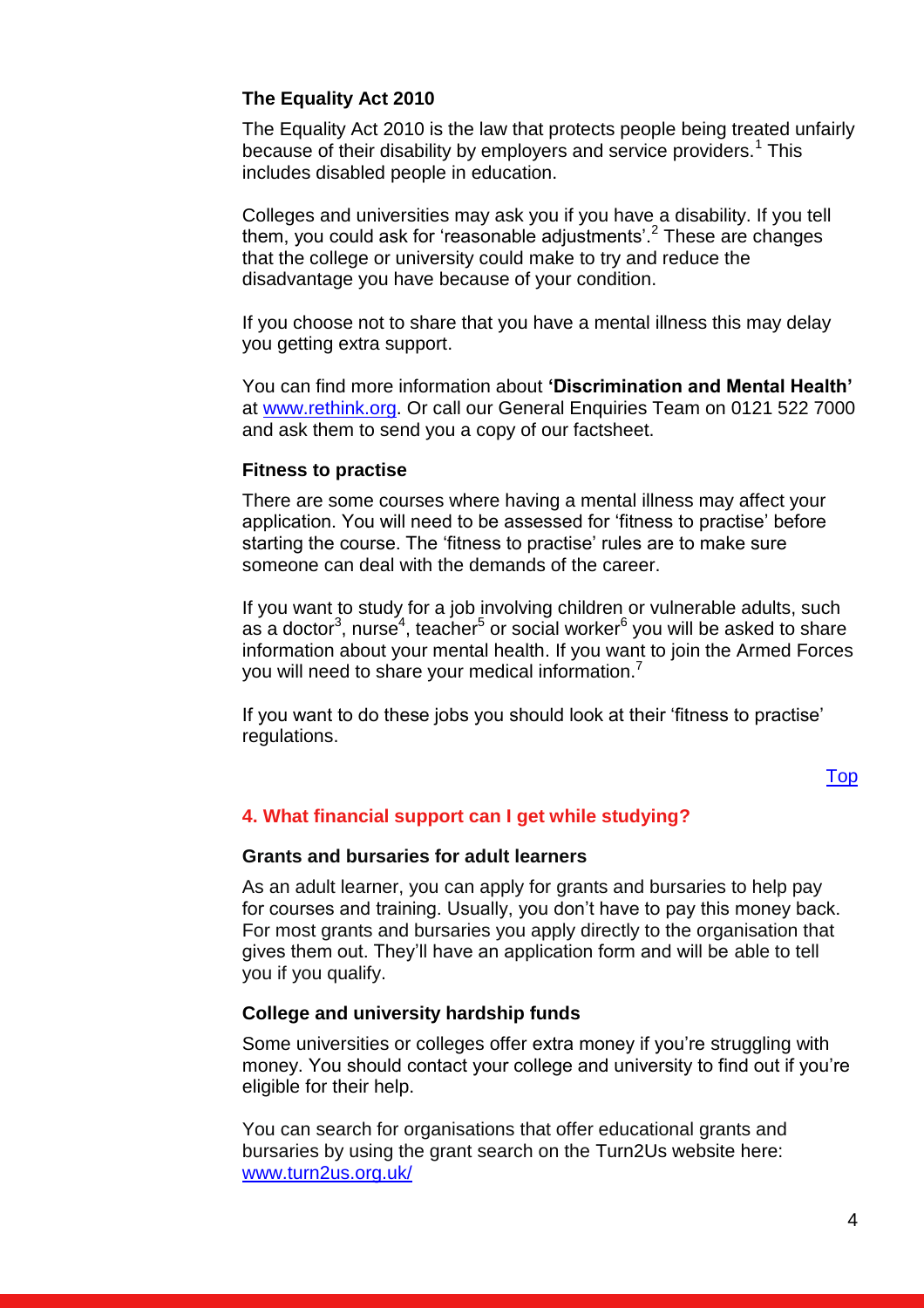# **Funding for higher education**

If you are studying for a degree or other higher level qualification, you may be eligible to apply for a loan or grant to pay for your tuition fees and living costs. You could be eligible for:

- student loans, including tuition fee loans and maintenance loans, or
- career development loans

You can find out more here: [www.gov.uk/education/student-grants](http://www.gov.uk/education/student-grants-bursaries-scholarships)[bursaries-scholarships](http://www.gov.uk/education/student-grants-bursaries-scholarships)

# **Disabled Students Allowances (DSAs)** 8

While you may not consider yourself to be disabled, anyone with a mental health condition may qualify for additional funding. DSAs are to help you with additional costs you have because of your mental health. This could be funding for a computer, travel costs or other expenses.

You can find out more information on how to apply at: [www.gov.uk/disabled-students-allowances-dsas/how-to-claim](http://www.gov.uk/disabled-students-allowances-dsas/how-to-claim)

# **Welfare benefits**

Disabled students may be able to claim some welfare benefits.

You can find more information about:

- Personal Independence Payments (PIP),
- Employment and Support Allowance (ESA), or
- **.** Universal Credit.

at [www.rethink.org.](http://www.rethink.org/) Or call our General Enquiries team on 0121 522 7007 and ask them to send you a copy of our factsheet.

# **Help with health costs**

You may be able to get help with prescription costs, dental and optician charges. This will depend on things such as your age, medical condition or what benefits you claim.<sup>9</sup> Contact the NHS Low Income Scheme helpline for more information on 0300 330 1343 or 0191 279 0565

# **Council tax exemption**

As a full-time student you may not have to pay Council tax if you only live with other full-time students.<sup>10</sup>

You can find out more information here: [www.gov.uk/council](http://www.gov.uk/council-tax/discounts-for-full-time-students)[tax/discounts-for-full-time-students](http://www.gov.uk/council-tax/discounts-for-full-time-students)

[Top](#page-0-0)

# <span id="page-4-0"></span>**5. What if I experience difficulties whilst studying?**

Studying can be stressful. You may feel under pressure because of your university work. You might find socialising difficult or may worry about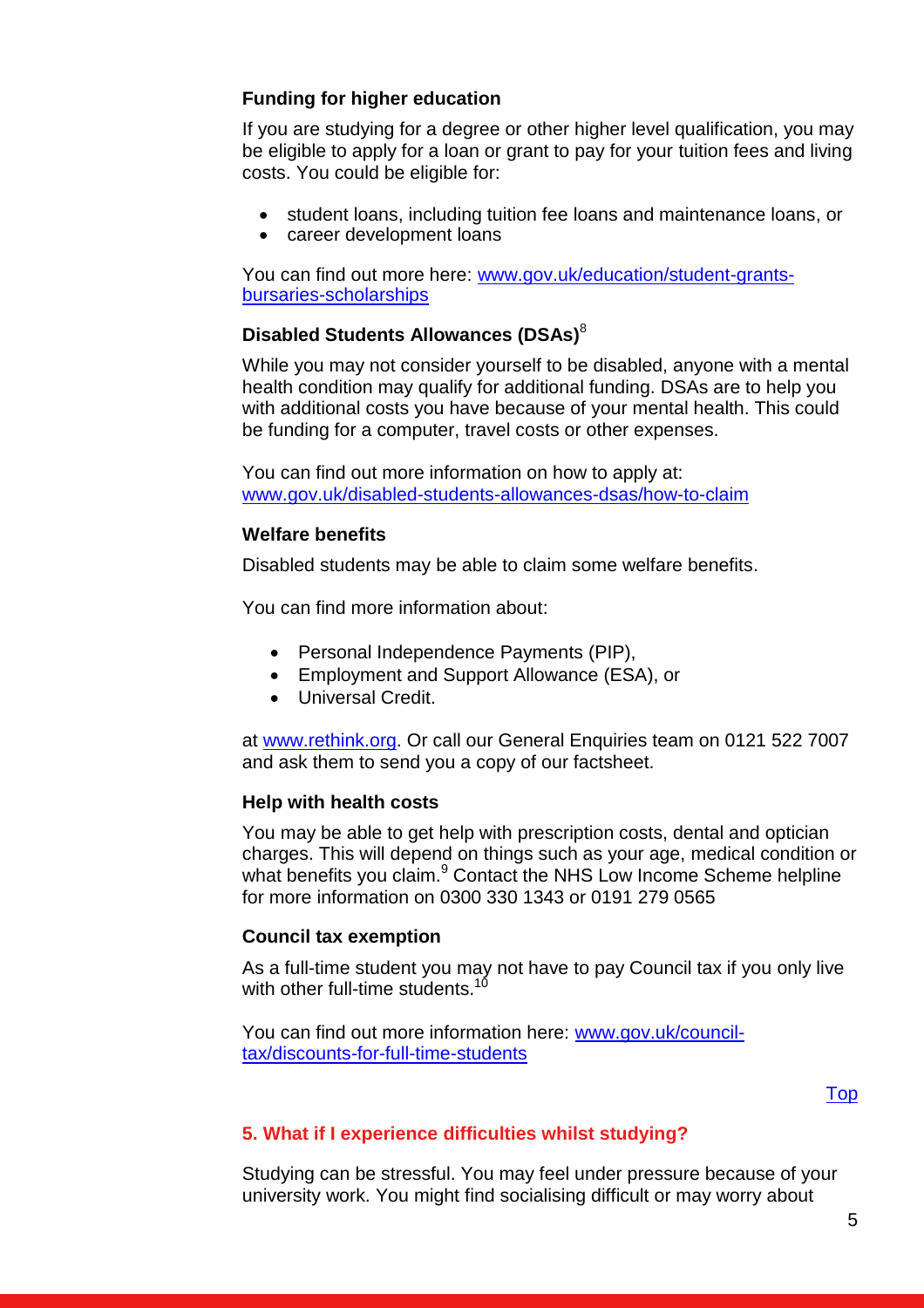money. If you already have a mental illness, these things may affect you more than other people.

You may already know how your mental illness affects your ability to study. However, if you do not, here are some things to look out for.

You may find it difficult to:

- concentrate,
- work in groups,
- talk to or work with other people such as students, tutors or lecturers,
- go to everything you need to or get there on time,
- be around large groups of people such as lectures, libraries and exams,
- do all the work you need to for your course,
- meet assignment deadlines, or
- live in shared student accommodation.

If you are struggling with these things, and feel you need more support then speak to someone as soon as possible. You should do this with someone you feel most comfortable talking to. You could talk to:

- a close relative or friend,
- your GP,
- your psychiatrist (if you already have one),
- the university or college student support service, or
- your personal tutor.

Your friend or relative could help you to make an appointment to see your GP or psychiatrist.

If you have moved to the place where you study, you might not have had time to register with a GP. If you need help you can get an appointment as a temporary patient. The university or college student support service may be able to help you find your nearest GP.

You can find more information about **'What to expect from your GP'** at [www.rethink.org.](http://www.rethink.org/) Or call our General Enquiries team on 0121 522 7007 and ask them to send you a copy of our factsheet.

#### **Who can help me if I have experienced discrimination?**

If you think that you may have been discriminated against, you may be able to get independent advice and support from your Student's Union. The Disability Law Service or Equality Advisory Support Service may also be able to advise you. Their details are in the [Useful Contacts](#page-6-0) section of this factsheet below.

You can find more information about **'Discrimination and Mental Health'**  at [www.rethink.org.](http://www.rethink.org/) Or call 0121 522 7007 and ask them to send you a copy of our factsheet.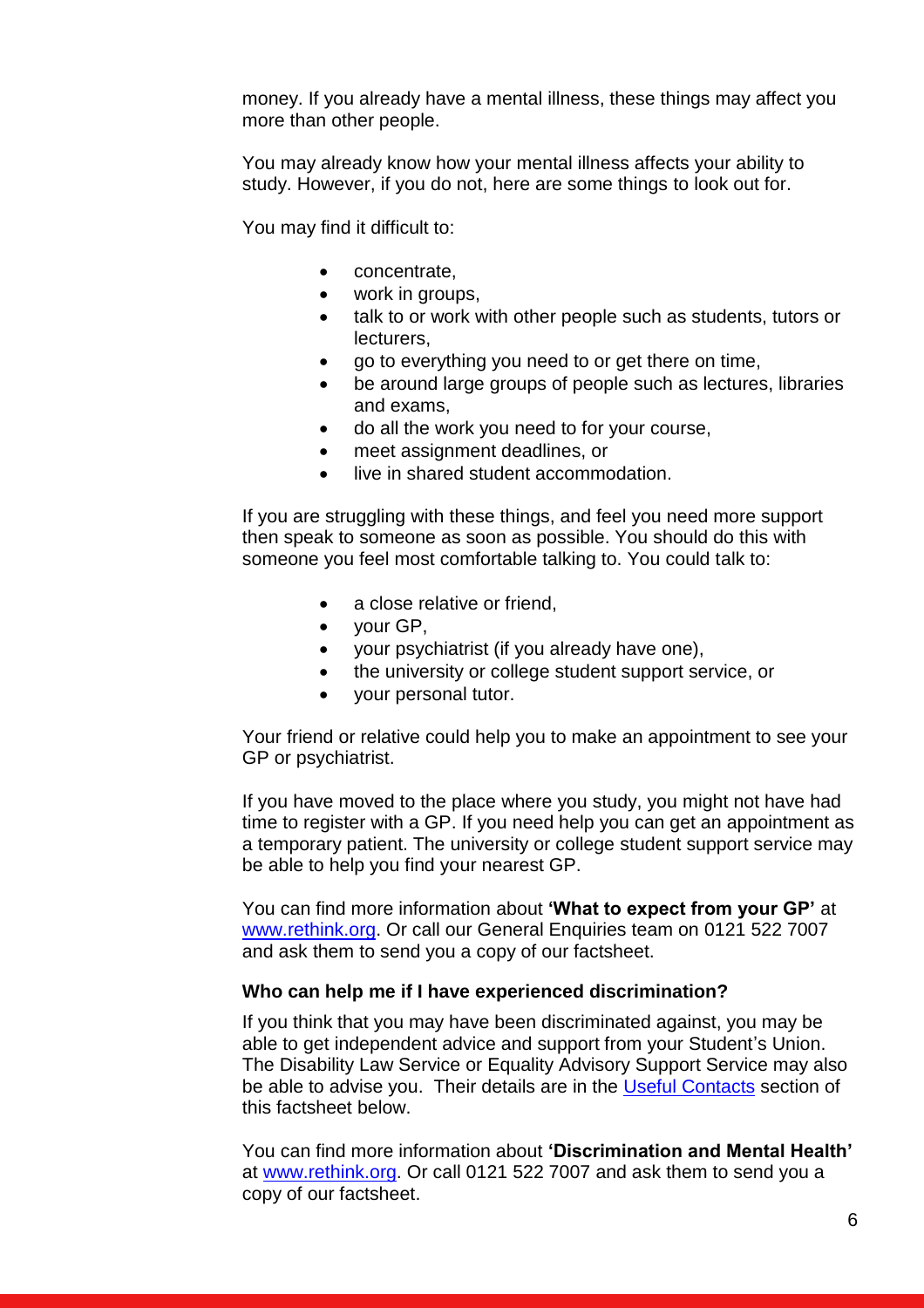



# <span id="page-6-0"></span>**Disability Rights UK**

This organisation offers information and advice about all areas of the Equality Act and how you are protected. They have a student advice helpline.

**Telephone:** 0800 328 5050 (Open 11am – 1pm on Tuesdays and Thursdays)

**Email:** [students@disabilityrightsuk.org](mailto:students@disabilityrightsuk.org) **Web:** [https://www.disabilityrightsuk.org/how-we-can](https://www.disabilityrightsuk.org/how-we-can-help/helplines/disabled-students-helpline)[help/helplines/disabled-students-helpline](https://www.disabilityrightsuk.org/how-we-can-help/helplines/disabled-students-helpline)

# **Citizens Advice**

They offer free, confidential advice on different areas including your discrimination, laws and rights and welfare benefits.

**Tel:** 03444 111 444 **Webchat:** [https://www.citizensadvice.org.uk/about-us/contact-us/web](https://www.citizensadvice.org.uk/about-us/contact-us/web-chat-service/)[chat-service/](https://www.citizensadvice.org.uk/about-us/contact-us/web-chat-service/) **Website:** [www.citizensadvice.org.uk/](http://www.citizensadvice.org.uk/)

# **Disability Law Service**

They advise on a number of areas related to disability, including disability discrimination.

**Telephone:** 020 7791 9800 (Open Monday to Friday from 10am-1pm and 2pm-5pm) **Address:** Disability Law Service, The Foundry, 17 Oval Way, London, SE11 5RR **Email:** [advice@dls.org.uk](mailto:advice@dls.org.uk) **Website:** [www.dls.org.uk](http://www.dls.org.uk/)

# **Equality Advisory Support Service**

EASS gives advice on discrimination and human rights to people in England, Scotland and Wales.

**Tel:** 0808 800 0082 (Open Monday to Friday from 9am to 7pm and Saturday 10am to 2pm) **Address:** FREEPOST EASS HELPLINE FPN6521 **Email:** Via website here [www.equalityadvisoryservice.com/app/ask](http://www.equalityadvisoryservice.com/app/ask) **Webchat**: via website here [www.equalityadvisoryservice.com/app/chat/chat\\_launch/chat\\_data/cV9pZ](http://www.equalityadvisoryservice.com/app/chat/chat_launch/chat_data/cV9pZD0xJg==/request_source/7) [D0xJg==/request\\_source/7](http://www.equalityadvisoryservice.com/app/chat/chat_launch/chat_data/cV9pZD0xJg==/request_source/7) **Website:** [www.equalityadvisoryservice.com/](http://www.equalityadvisoryservice.com/)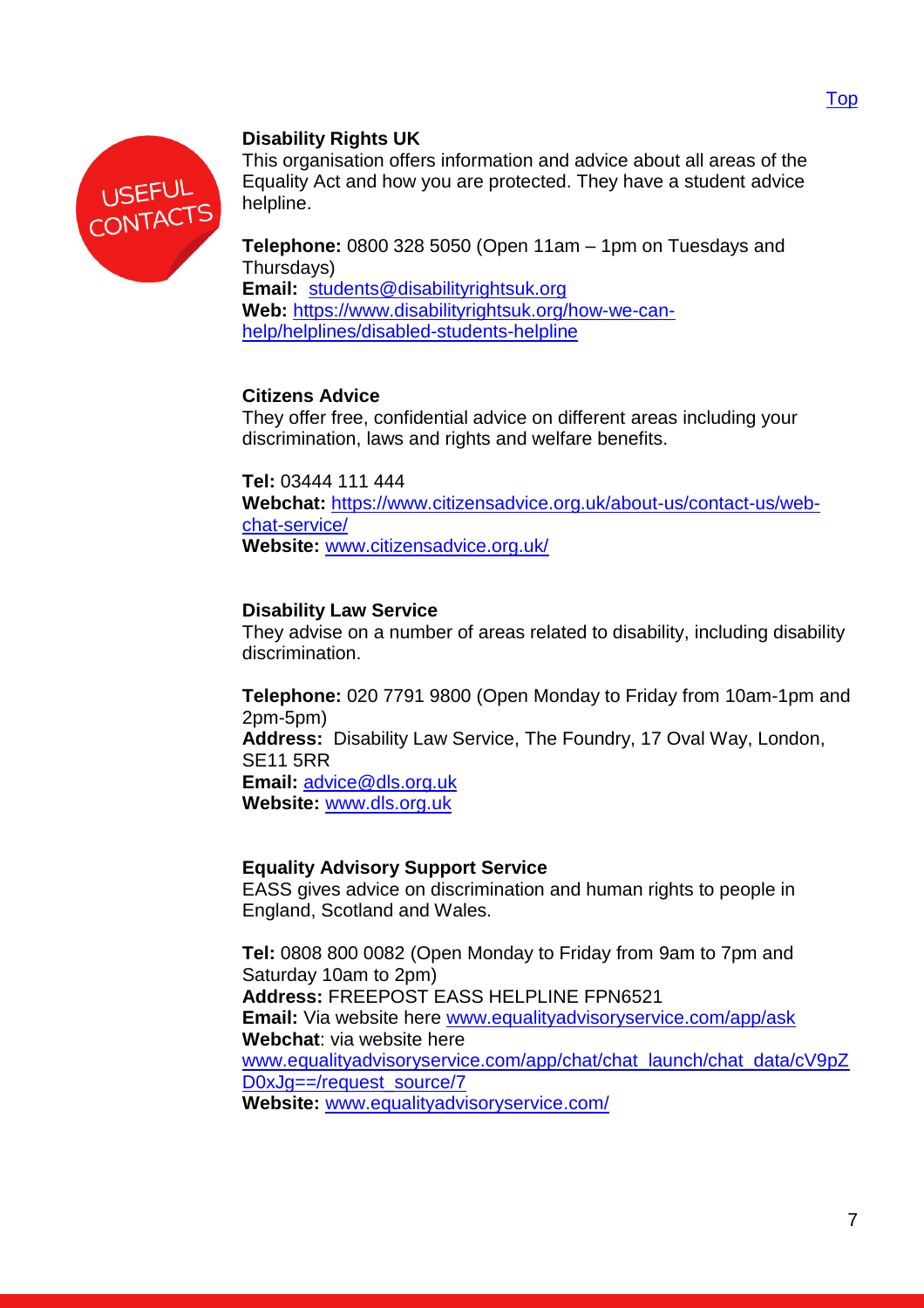#### **Gov.UK**

The Government website has different financial information that may be helpful for students. There is information on general student finance as well.

**Website**: [www.gov.uk/student-finance](http://www.gov.uk/student-finance)

#### **Open University**

General enquiries about distance learning courses and student finance at the Open University.

**Telephone:** 0300 303 5303 (Open Monday to Friday, from 8am- 8pm and Saturday 9am-5pm) **Email:** <http://www.open.ac.uk/contact/new> **Website**: [www.open.ac.uk/](http://www.open.ac.uk/)

#### **National Careers Service**

Provides information, advice and guidance to adults based in the UK. They can help you make decisions on learning, training and work.

**Telephone**: 0800 100 900 (8am to 10pm, 7 days a week) **Webchat**: On their website [here](https://cxdirect.serco.com/visitor/EntryPage.htm) **Email**: On their website [here](https://nationalcareersservice.direct.gov.uk/contact-us/contact-an-adviser) **Website**: [www.nationalcareersservice.direct.gov.uk/Pages/Home.aspx.](http://www.nationalcareersservice.direct.gov.uk/Pages/Home.aspx)

#### **Prospects**

Provides online careers information, advice and guidance to students and graduates based in the UK.

**Website**: [www.prospects.ac.uk](http://www.prospects.ac.uk/)

#### **Student Minds**

This is a UK based student mental health charity. They can offer support to both students and staff struggling with their mental health.

**Telephone**: 01865 264168 (general enquiries only, not a crisis line) **Email**: [info@studentminds.org.uk](mailto:info@studentminds.org.uk) **Website**: [www.studentminds.org.uk](http://www.studentminds.org.uk/)

If you are already studying at university or recently graduated you could speak to your university careers or graduate employment service.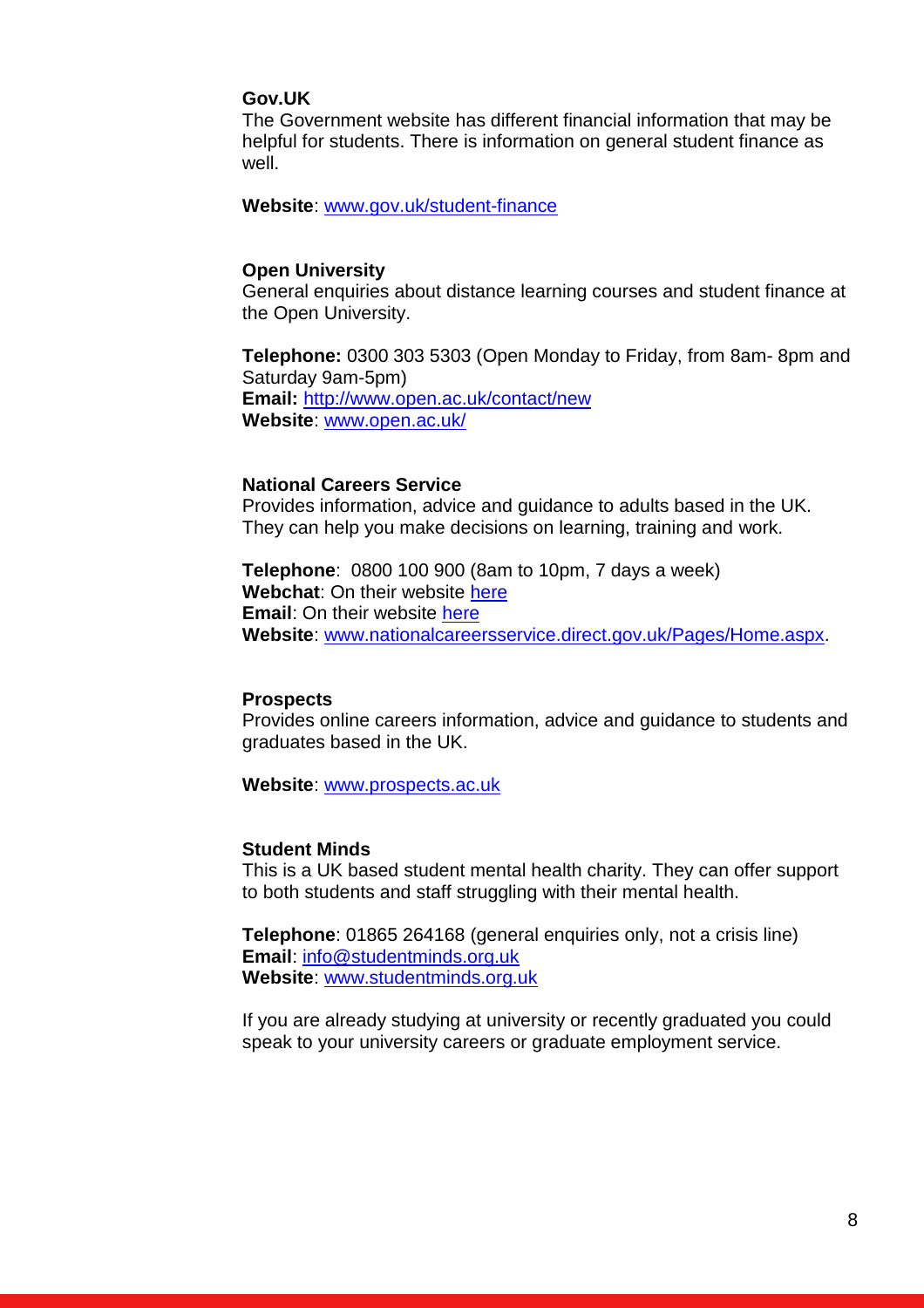

 $\overline{a}$ <sup>1</sup> GOV.UK. *Equality Act 2010 Guidance*. [www.gov.uk/guidance/equality](http://www.gov.uk/guidance/equality-act-2010-guidance)[act-2010-guidance](http://www.gov.uk/guidance/equality-act-2010-guidance) (accessed 20th October 2017). 2

s20, Equality Act 2010, c.15.

<sup>3</sup> General Medical Council. *Medical students: professionalism and fitness to practise.* [www.gmc-uk.org/education/undergraduate/29224.asp](http://www.gmc-uk.org/education/undergraduate/29224.asp)  (accessed 13th November 2017).

<sup>4</sup> Nursing & Midwifery Council. *Good health and good character guidance for students, nurses and midwifes.* [www.nmc-uk.org/Students/Good-](http://www.nmc-uk.org/Students/Good-Health-and-Good-Character-for-students-nurses-and-midwives/)[Health-and-Good-Character-for-students-nurses-and-midwives/](http://www.nmc-uk.org/Students/Good-Health-and-Good-Character-for-students-nurses-and-midwives/) . (accessed 20 October 2017).

<sup>5</sup> Department for Education. *Initial teacher training: criteria for providers.* [www.gov.uk/government/uploads/system/uploads/attachment\\_data/file/59](http://www.gov.uk/government/uploads/system/uploads/attachment_data/file/594123/Initial_teacher_training_criteria_and_supporting_advice.pdf) 4123/Initial teacher training criteria\_and\_supporting\_advice.pdf Pages 11-12. (Accessed 13th November 2017).

<sup>6</sup> Health & Care Professions Council. *The fitness to practise process.* [www.hcpc-uk.co.uk/assets/documents/10001FC8TheFTPprocess\\_cfw.pdf](http://www.hcpc-uk.co.uk/assets/documents/10001FC8TheFTPprocess_cfw.pdf) Pages 1-2. (accessed 13<sup>th</sup> November 2017).

<sup>7</sup>British Army. *How to join.* [www.army.mod.uk/join/How-to-join.aspx](http://www.army.mod.uk/join/How-to-join.aspx) (Accessed 20 October 2017).

<sup>8</sup> UCAS. *Disabled Students'Allowances*. [www.ucas.com/disabled](http://www.ucas.com/disabled-students-allowances-dsas)[students-allowances-dsas.](http://www.ucas.com/disabled-students-allowances-dsas) (accessed 13th November 2017)

<sup>9</sup> NHS Business Services Authority. *Free NHS Prescriptions*. [https://www.nhsbsa.nhs.uk/help-nhs-prescription-costs/free-nhs](https://www.nhsbsa.nhs.uk/help-nhs-prescription-costs/free-nhs-prescriptions)[prescriptions](https://www.nhsbsa.nhs.uk/help-nhs-prescription-costs/free-nhs-prescriptions) (accessed 20 October 2017).

<sup>10</sup> GOV.UK. C*ouncil Tax and Students*. [www.gov.uk/council-tax/full-time](http://www.gov.uk/council-tax/full-time-students)[students](http://www.gov.uk/council-tax/full-time-students) (accessed 20 September 2017).